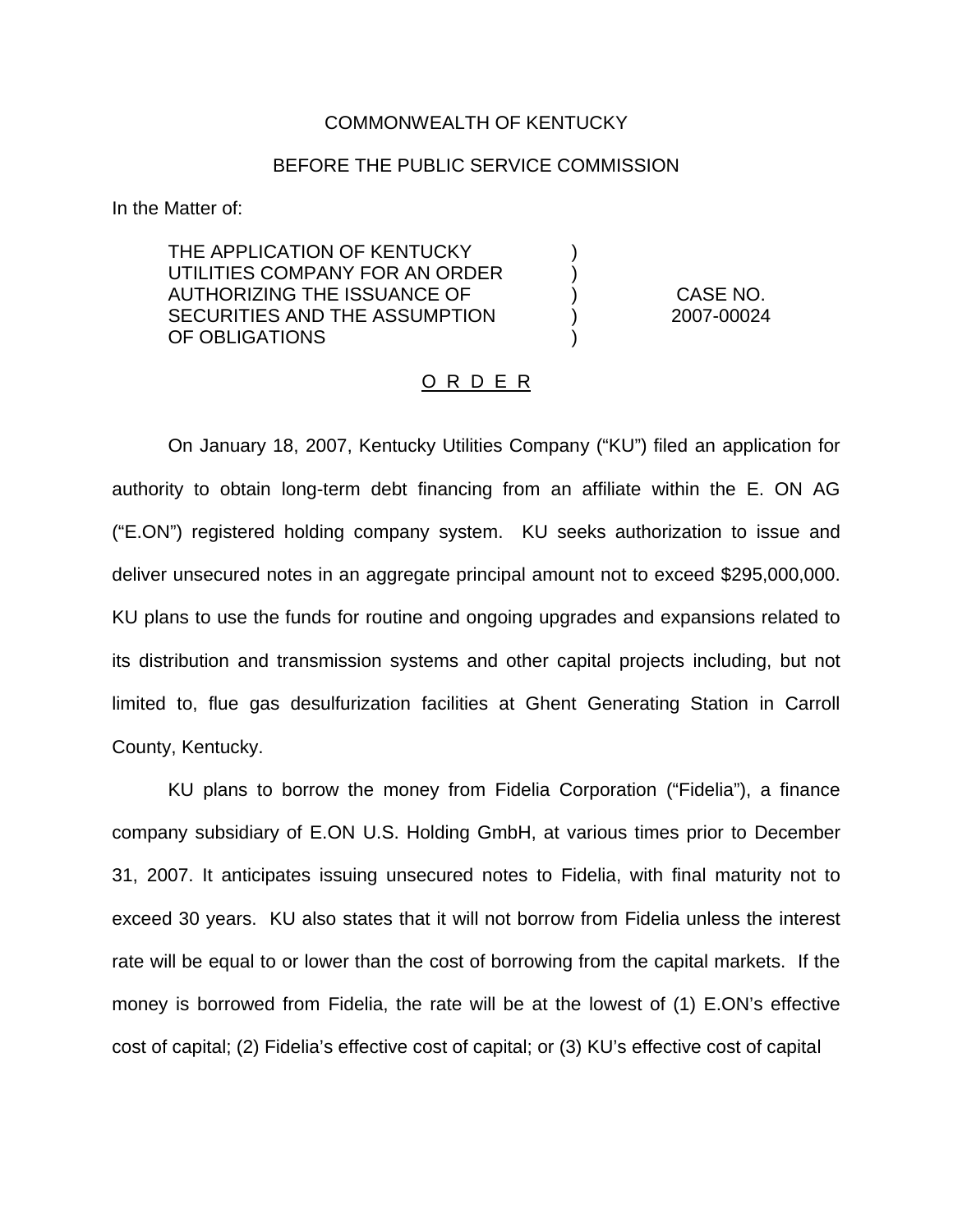measured in comparison to the effective cost of KU borrowing from an independent third party.

The actual interest rate on any note issued will be the lower of (a) the average of three quotes obtained by Fidelia from international investment banks for an unsecured bond issued by E.ON for the applicable term of the loan and (b) the lowest of three quotes obtained by KU from international investment banks for a secured bond issued by KU for the applicable term of the loan. KU refers to this as the Best Rate Method and states that this method provides assurance that KU will not pay more for a loan from Fidelia than it would pay in the capital markets for a similar loan.

KU also states that it intends to execute notes with each loan entered into with Fidelia stating the interest rate, maturity date, and payment terms. Issuance expenses for the loans described herein will not exceed, in total, the sum of \$50,000. KU may choose a variable rate in conjunction with interest rate hedging agreements with an E. ON affiliate or with a bank or financial institution.

KU also seeks Commission approval to deviate from the filing requirements of 807 KAR 5:001, Section 8(2) and 11(d) and to incorporate by reference the redacted copy of KU's Contract with Fluor Enterprises, Inc. ("Fluor Contract") that was previously filed into the record in Case No. 2006-00187<sup>1</sup>.

807 KAR 5:001, Section 11(d) provides that a copy of KU's Fluor Contract must be annexed to KU's application in this proceeding. KU states that the Fluor Contract previously filed into the record in Case No. 2006-00187 has not been changed or modified. KU requests that it be granted a deviation from the requirement to file the

 $1$  Case No. 2006-00187, Application of Kentucky Utilities Company for an Order Authorizing the Issuance of Securities and the Assumption of Obligations.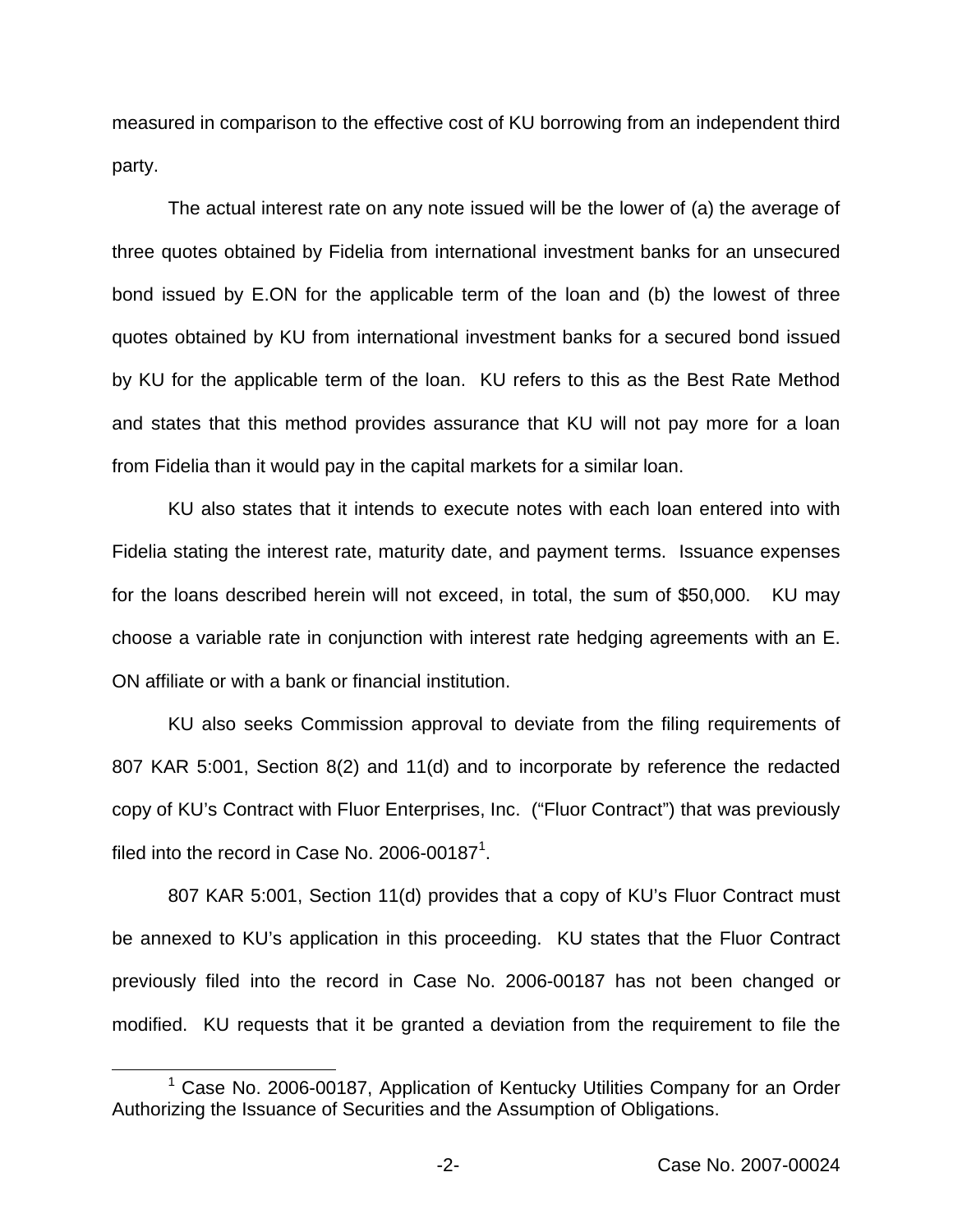Fluor Contract herein and that the Commission, pursuant to 807 KAR 5:001, Section 5(5), incorporate the Fluor Contract into this proceeding by reference. The Commission finds that the request is reasonable and should be granted.

807 KAR 5:001, Section 8(2) provides that applicants must file with the Commission an original and 10 copies of all applications. KU states that one complete unredacted copy of its Engineering, Procurement and Construction Contact for Trimble County Unit 2 with Bechtel Power Corporation ("Bechtel Contract") and all exhibits thereto were filed with its original application in this case along with a request for confidentiality. KU requests that it be relieved from filing 10 copies of the exhibits to that contract as the exhibits have been granted confidentiality and it would serve no purpose to file 10 copies of redacted information. The Commission agrees and finds that KU's request for deviation from 807 KAR 5:001, Section 8(2) should be granted.

The Commission, having considered the evidence of record and being otherwise sufficiently advised, finds that good cause has been shown to grant KU's motion for deviation from the provisions of 807 KAR 5:001, Section 8(2) and 11(d) and that its request to incorporate herein by reference only the Fluor Contract filed in Case No. 2006-00187 is reasonable and should be approved. The Commission further finds that the proposed issuance of securities and the assumption of obligations in connection therewith as set out in KU's application should be approved and that the proposed financing is for lawful objects within the corporate purposes of KU's utility operations, is necessary and appropriate for and consistent with the proper performance of its service to the public, will not impair its ability to perform that service, is reasonably necessary and appropriate for such purposes, and should therefore be approved.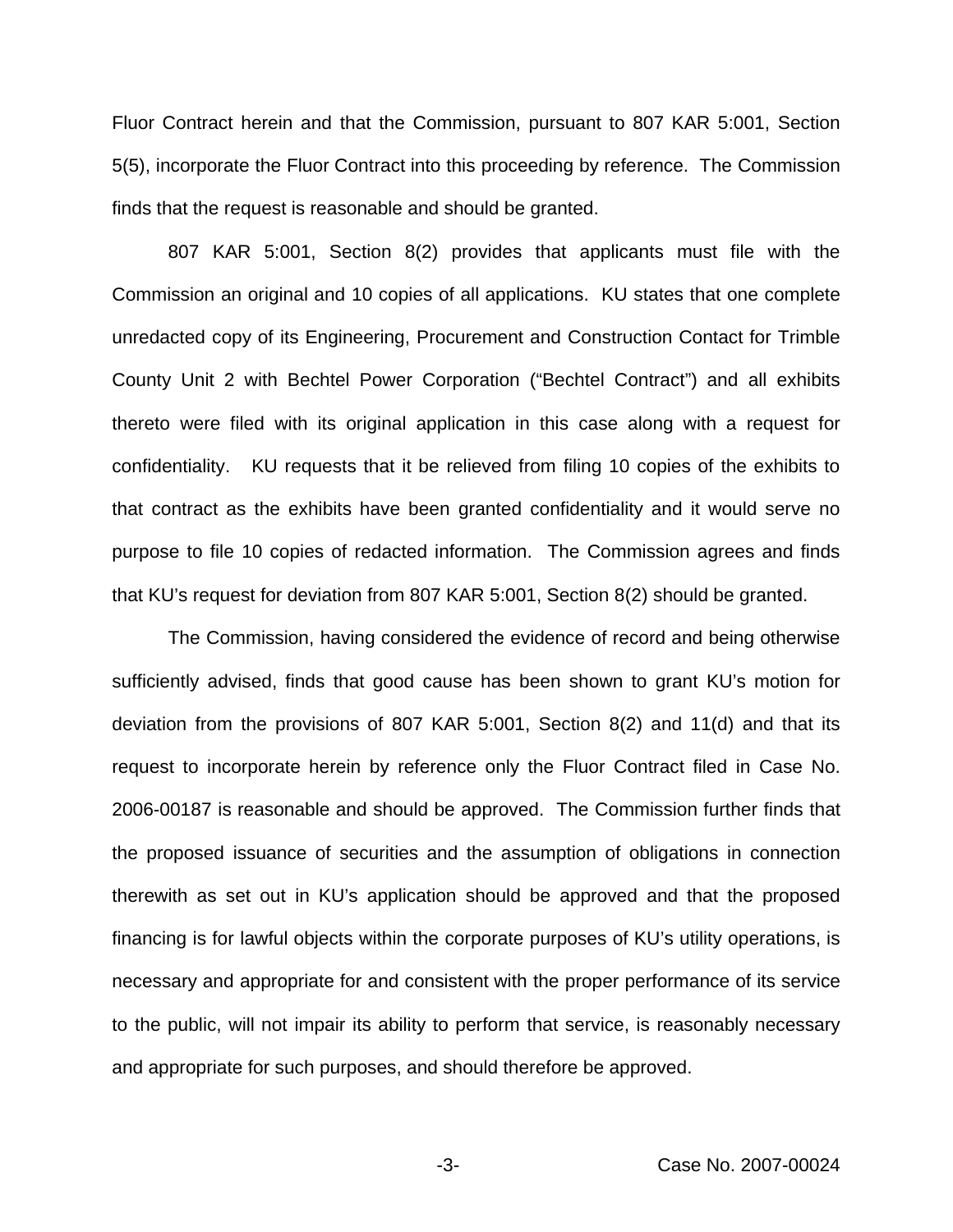IT IS THEREFORE ORDERED that:

1. KU's motion for permission to deviate from certain filing requirements is granted and its request to incorporate by reference is granted.

2. The Fluor Contract filed in Case No. 2006-00187 is incorporated herein by reference.

3. KU is authorized to obtain long-term debt in an aggregate amount not to exceed \$295 million, as set forth in its application.

4. KU shall obtain an interest rate that is the lower of the average of the interest rates available to Fidelia or the lowest rate available to KU.

5. KU is authorized to execute, deliver and perform its obligations under the agreements and documents as set out in the application, including, but not limited to, the inter-company loan agreement with Fidelia and the notes, and to perform the transactions contemplated by such agreements.

6. The proceeds from the transactions authorized herein shall be used only for the lawful purposes set out in the application.

7. KU shall agree only to such terms and prices that are consistent with this Order.

8. KU shall, within 30 days from the date of issuance, file with this Commission a statement setting forth the date or dates of issuance of the securities authorized herein, the price paid, the interest rate, and all fees and expenses, including underwriting discounts or commissions or other compensation, involved in the issuance and distribution. KU shall also file documentation showing the quotes that it relied upon to determine the lowest interest rate.